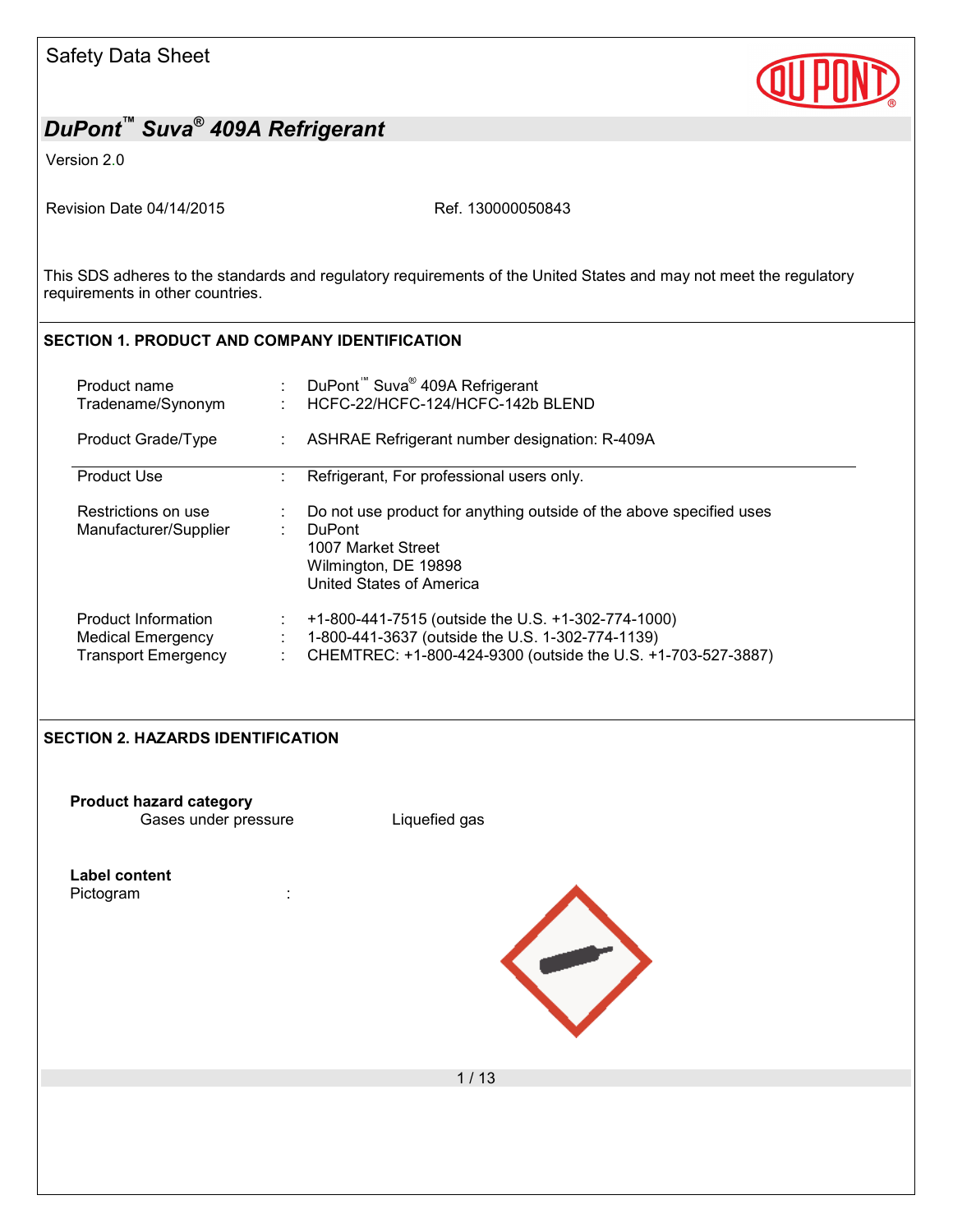

#### Version 2.0

| Revision Date 04/14/2015         | Ref. 130000050843                                          |
|----------------------------------|------------------------------------------------------------|
| Signal word                      | : Warning                                                  |
| Hazardous warnings               | : Contains gas under pressure; may explode if heated.      |
| Hazardous prevention<br>measures | : Protect from sunlight. Store in a well-ventilated place. |

### **Other hazards**

Misuse or intentional inhalation abuse may lead to death without warning. Vapours are heavier than air and can cause suffocation by reducing oxygen available for breathing. Rapid evaporation of the liquid may cause frostbite.

The following percentage of the mixture consists of ingredient(s) with unknown acute toxicity: 14.85 %

### **SECTION 3. COMPOSITION/INFORMATION ON INGREDIENTS**

| Component                                     | CAS-No.   | Concentration |
|-----------------------------------------------|-----------|---------------|
| Chlorodifluoromethane (HCFC-22)               | 75-45-6   | 60 %          |
| 1-Chloro-1,2,2,2-tetrafluoroethane (HCFC-124) | 2837-89-0 | 25 %          |
| 1-Chloro-1,1-difluoroethane (HCFC-142b)       | 75-68-3   | 15 %          |

#### **SECTION 4. FIRST AID MEASURES**

General advice : Never give anything by mouth to an unconscious person. When symptoms persist or in all cases of doubt seek medical advice.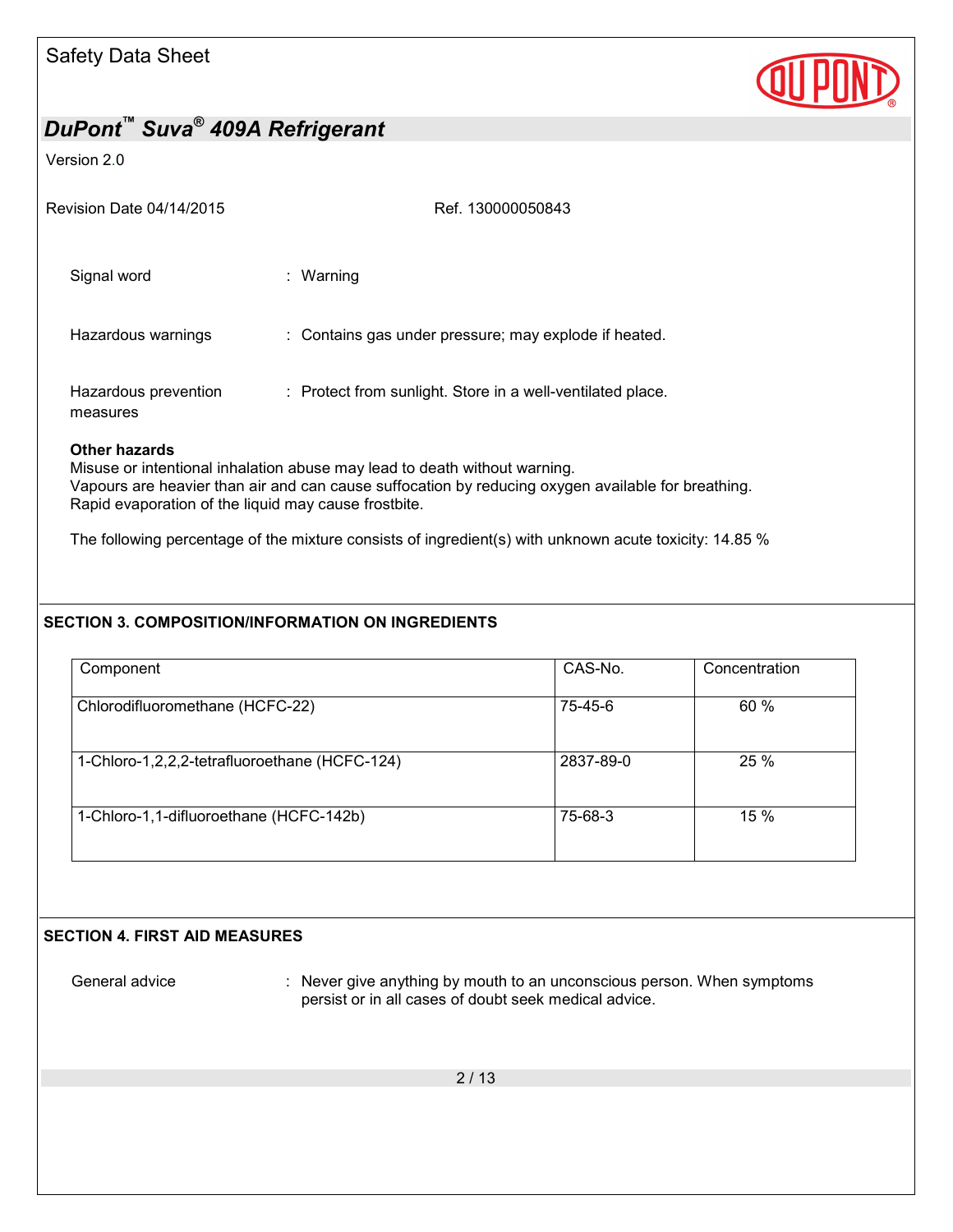

Version 2.0

| Revision Date 04/14/2015                                 | Ref. 130000050843                                                                                                                                                                                                                                                                    |
|----------------------------------------------------------|--------------------------------------------------------------------------------------------------------------------------------------------------------------------------------------------------------------------------------------------------------------------------------------|
| Inhalation                                               | : Remove from exposure, lie down. Move to fresh air. Keep patient warm and at<br>rest. Artificial respiration and/or oxygen may be necessary. Consult a physician.                                                                                                                   |
| Skin contact                                             | : In case of contact, immediately flush skin with plenty of water for at least 15<br>minutes. Take off all contaminated clothing immediately. Consult a physician.<br>Wash contaminated clothing before re-use. Treat for frostbite if necessary by<br>gently warming affected area. |
| Eye contact                                              | : In case of contact, immediately flush eyes with plenty of water for at least 15<br>minutes. Consult a physician if necessary.                                                                                                                                                      |
| Ingestion                                                | : Is not considered a potential route of exposure.                                                                                                                                                                                                                                   |
| Most important<br>symptoms/effects, acute<br>and delayed | : Anaesthetic effects Light-headedness irregular heartbeat with a strange<br>sensation in the chest, heart thumping, apprehension, feeling of fainting,<br>dizziness or weakness                                                                                                     |
| Protection of first-aiders                               | If potential for exposure exists refer to Section 8 for specific personal protective<br>equipment.                                                                                                                                                                                   |
| Notes to physician                                       | : Because of possible disturbances of cardiac rhythm, catecholamine drugs,<br>such as epinephrine, that may be used in situations of emergency life support<br>should be used with special caution.                                                                                  |

## **SECTION 5. FIREFIGHTING MEASURES**

| Suitable extinguishing media      | : Use extinguishing measures that are appropriate to local circumstances and<br>the surrounding environment.                                                                                                                                                                                                                                                                                                                                                                                                                                                |  |
|-----------------------------------|-------------------------------------------------------------------------------------------------------------------------------------------------------------------------------------------------------------------------------------------------------------------------------------------------------------------------------------------------------------------------------------------------------------------------------------------------------------------------------------------------------------------------------------------------------------|--|
| Unsuitable extinguishing<br>media | : No applicable data available.                                                                                                                                                                                                                                                                                                                                                                                                                                                                                                                             |  |
| Specific hazards                  | : Cylinders are equipped with pressure and temperature relief devices, but may<br>still rupture under fire conditions. Decomposition may occur. Contact of<br>welding or soldering torch flame with high concentrations of refrigerant can<br>result in visible changes in the size and colour of the torch flame. This flame<br>effect will only occur in concentrations of product well above the<br>recommended exposure limit. Therefore stop all work and ventilate to<br>disperse refrigerant vapors from the work area before using any open flames. |  |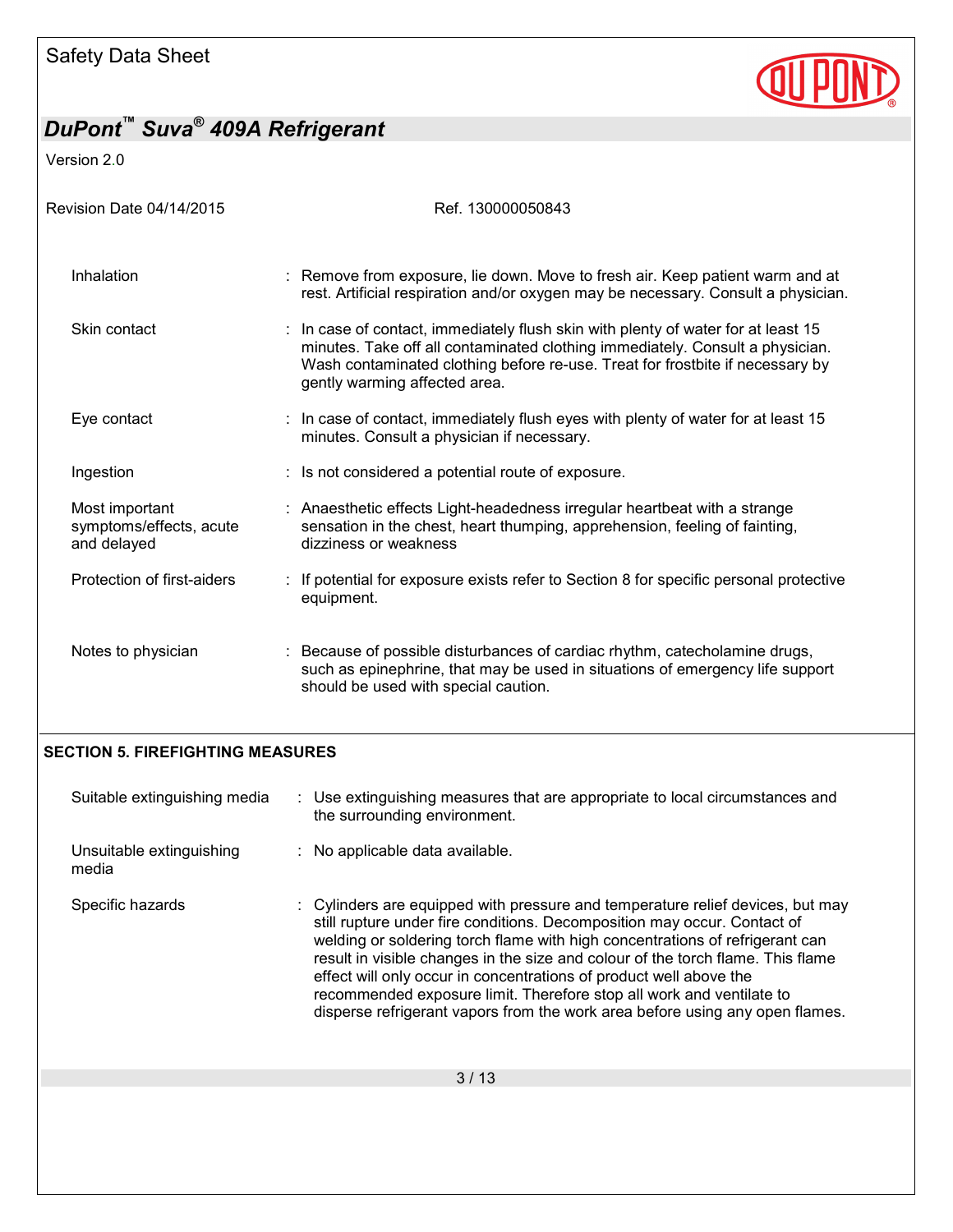Version 2.0

Revision Date 04/14/2015 Ref. 130000050843

|                                                  |   | This substance is not flammable in air at temperatures up to 100 deg. C (212<br>deg. F) at atmospheric pressure. However, mixtures of this substance with<br>high concentrations of air at elevated pressure and/or temperature can<br>become combustible in the presence of an ignition source. This substance<br>can also become combustible in an oxygen enriched environment (oxygen<br>concentrations greater than that in air). Whether a mixture containing this<br>substance and air, or this substance in an oxygen enriched atmosphere<br>become combustible depends on the inter-relationship of 1) the temperature<br>2) the pressure, and 3) the proportion of oxygen in the mixture. In general,<br>this substance should not be allowed to exist with air above atmospheric<br>pressure or at high temperatures; or in an oxygen enriched environment. For<br>example this substance should NOT be mixed with air under pressure for leak<br>testing or other purposes. Experimental data have also been reported which<br>indicate combustibility of this substance in the presence of certain<br>concentrations of chlorine. |
|--------------------------------------------------|---|-----------------------------------------------------------------------------------------------------------------------------------------------------------------------------------------------------------------------------------------------------------------------------------------------------------------------------------------------------------------------------------------------------------------------------------------------------------------------------------------------------------------------------------------------------------------------------------------------------------------------------------------------------------------------------------------------------------------------------------------------------------------------------------------------------------------------------------------------------------------------------------------------------------------------------------------------------------------------------------------------------------------------------------------------------------------------------------------------------------------------------------------------|
| Special protective equipment<br>for firefighters | ÷ | In the event of fire, wear self-contained breathing apparatus. Use personal<br>protective equipment. Wear neoprene gloves during cleaning up work after a<br>fire.                                                                                                                                                                                                                                                                                                                                                                                                                                                                                                                                                                                                                                                                                                                                                                                                                                                                                                                                                                            |
| Further information                              |   | : Cool containers/tanks with water spray. Self-contained breathing apparatus<br>(SCBA) is required if containers rupture and contents are released under fire<br>conditions.<br>Water runoff should be contained and neutralized prior to release.                                                                                                                                                                                                                                                                                                                                                                                                                                                                                                                                                                                                                                                                                                                                                                                                                                                                                            |

### **SECTION 6. ACCIDENTAL RELEASE MEASURES**

NOTE: Review FIRE FIGHTING MEASURES and HANDLING (PERSONNEL) sections before proceeding with clean-up. Use appropriate PERSONAL PROTECTIVE EQUIPMENT during clean-up.

| Safeguards (Personnel)    | : Evacuate personnel to safe areas. Ventilate area, especially low or enclosed<br>places where heavy vapours might collect.    |
|---------------------------|--------------------------------------------------------------------------------------------------------------------------------|
| Environmental precautions | : Should not be released into the environment. In accordance with local and<br>national regulations.                           |
| Spill Cleanup             | Evaporates.<br>Ventilate area using forced ventilation, especially low or enclosed places<br>where heavy vapors might collect. |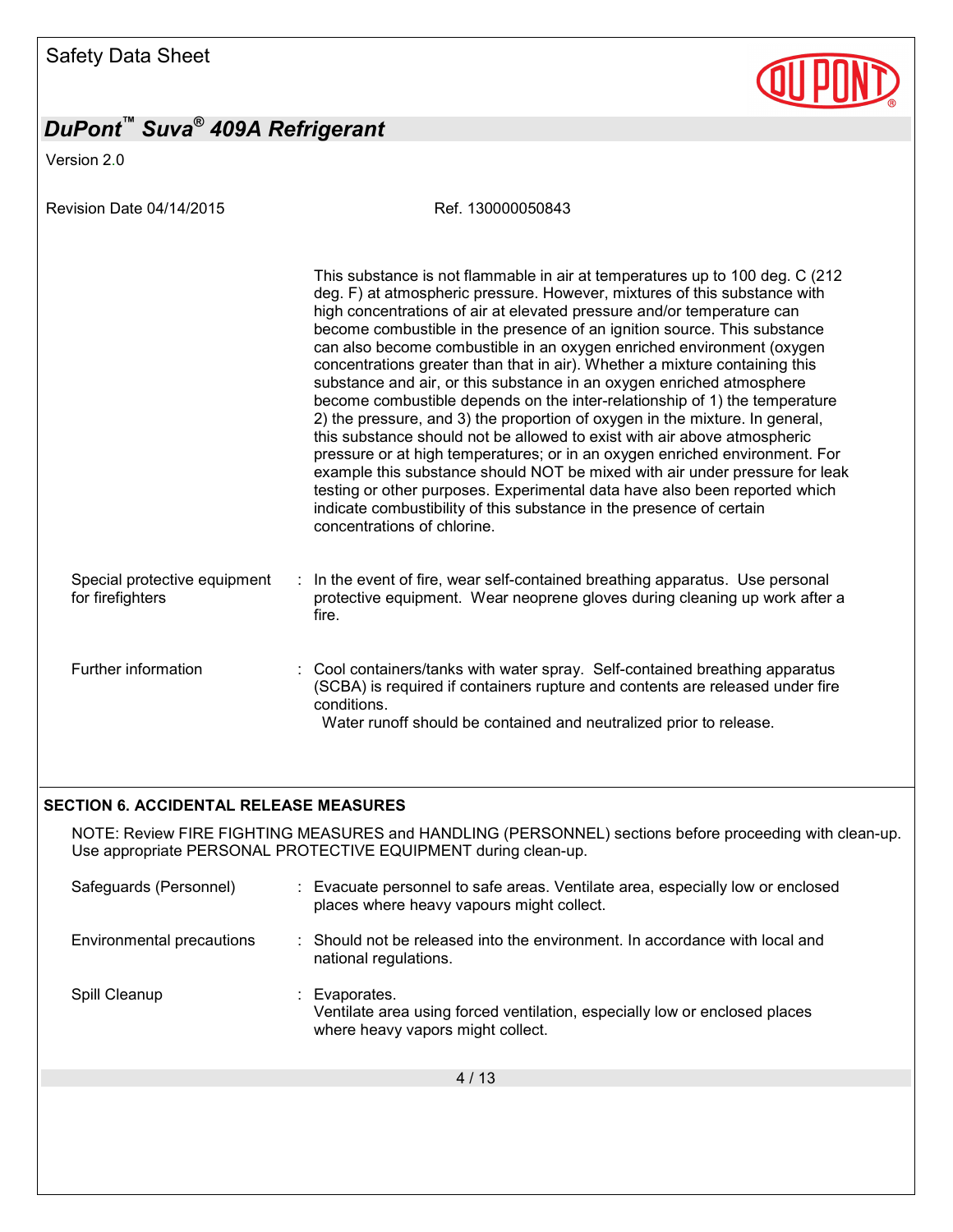| Safety Data Sheet                                |                                                                                                                                                                                                                                                                                                                                                                                                                                                                                                                                                                                                                                                                                                                                                                                                                                                                                                                          |  |
|--------------------------------------------------|--------------------------------------------------------------------------------------------------------------------------------------------------------------------------------------------------------------------------------------------------------------------------------------------------------------------------------------------------------------------------------------------------------------------------------------------------------------------------------------------------------------------------------------------------------------------------------------------------------------------------------------------------------------------------------------------------------------------------------------------------------------------------------------------------------------------------------------------------------------------------------------------------------------------------|--|
| DuPont™ Suva <sup>®</sup> 409A Refrigerant       |                                                                                                                                                                                                                                                                                                                                                                                                                                                                                                                                                                                                                                                                                                                                                                                                                                                                                                                          |  |
| Version 2.0                                      |                                                                                                                                                                                                                                                                                                                                                                                                                                                                                                                                                                                                                                                                                                                                                                                                                                                                                                                          |  |
| Revision Date 04/14/2015                         | Ref. 130000050843                                                                                                                                                                                                                                                                                                                                                                                                                                                                                                                                                                                                                                                                                                                                                                                                                                                                                                        |  |
| <b>Accidental Release Measures</b>               | : Ventilate area, especially low or enclosed places where heavy vapours might<br>collect. Self-contained breathing apparatus (SCBA) is required if a large<br>release occurs. Avoid open flames and high temperatures.                                                                                                                                                                                                                                                                                                                                                                                                                                                                                                                                                                                                                                                                                                   |  |
| <b>SECTION 7. HANDLING AND STORAGE</b>           |                                                                                                                                                                                                                                                                                                                                                                                                                                                                                                                                                                                                                                                                                                                                                                                                                                                                                                                          |  |
| Handling (Personnel)                             | : Avoid breathing vapours or mist. Avoid contact with skin and eyes. Use<br>sufficient ventilation to keep employee exposure below recommended limits.<br>Handle in accordance with good industrial hygiene and safety practice.                                                                                                                                                                                                                                                                                                                                                                                                                                                                                                                                                                                                                                                                                         |  |
| Handling (Physical Aspects)                      | : The product should not be mixed with air for leak testing or used with air for<br>any other purpose above atmospheric pressure. Contact with chlorine or<br>other strong oxidizing agents should also be avoided.                                                                                                                                                                                                                                                                                                                                                                                                                                                                                                                                                                                                                                                                                                      |  |
| Dust explosion class                             | Not applicable                                                                                                                                                                                                                                                                                                                                                                                                                                                                                                                                                                                                                                                                                                                                                                                                                                                                                                           |  |
| Storage                                          | : Valve protection caps and valve outlet threaded plugs must remain in place<br>unless container is secured with valve outlet piped to use point. Do not drag,<br>slide or roll cylinders. Use a suitable hand truck for cylinder movement. Use a<br>pressure reducing regulator when connecting cylinder to lower pressure<br>(<3000 psig) piping or systems. Never attempt to lift cylinder by its cap. Keep<br>away from heat. Use a check valve or trap in the discharge line to prevent<br>hazardous back flow into the cylinder. Cylinders should be stored upright and<br>firmly secured to<br>prevent falling or being knocked over.<br>Separate full containers from empty containers. Keep at temperature not<br>exceeding 52°C. Do not store near combustible materials. Avoid area where<br>salt or other corrosive materials are present.<br>The product has an indefinite shelf life when stored properly. |  |
| Storage period                                   | $:$ > 10 yr                                                                                                                                                                                                                                                                                                                                                                                                                                                                                                                                                                                                                                                                                                                                                                                                                                                                                                              |  |
| Storage temperature                              | : < 52 °C (< 126 °F)                                                                                                                                                                                                                                                                                                                                                                                                                                                                                                                                                                                                                                                                                                                                                                                                                                                                                                     |  |
| SECTION 8. EXPOSURE CONTROLS/PERSONAL PROTECTION |                                                                                                                                                                                                                                                                                                                                                                                                                                                                                                                                                                                                                                                                                                                                                                                                                                                                                                                          |  |
| <b>Engineering controls</b>                      | Refrigerant Concentration monitors may be necessary to determine vapor<br>concentrations in work areas prior to use of torches or other open flames, or if<br>employees are entering enclosed areas. Use sufficient ventilation to keep<br>employee exposure below recommended limits. Local exhaust should be<br>used when large amounts are released. Mechanical ventilation should be                                                                                                                                                                                                                                                                                                                                                                                                                                                                                                                                 |  |
|                                                  | 5/13                                                                                                                                                                                                                                                                                                                                                                                                                                                                                                                                                                                                                                                                                                                                                                                                                                                                                                                     |  |
|                                                  |                                                                                                                                                                                                                                                                                                                                                                                                                                                                                                                                                                                                                                                                                                                                                                                                                                                                                                                          |  |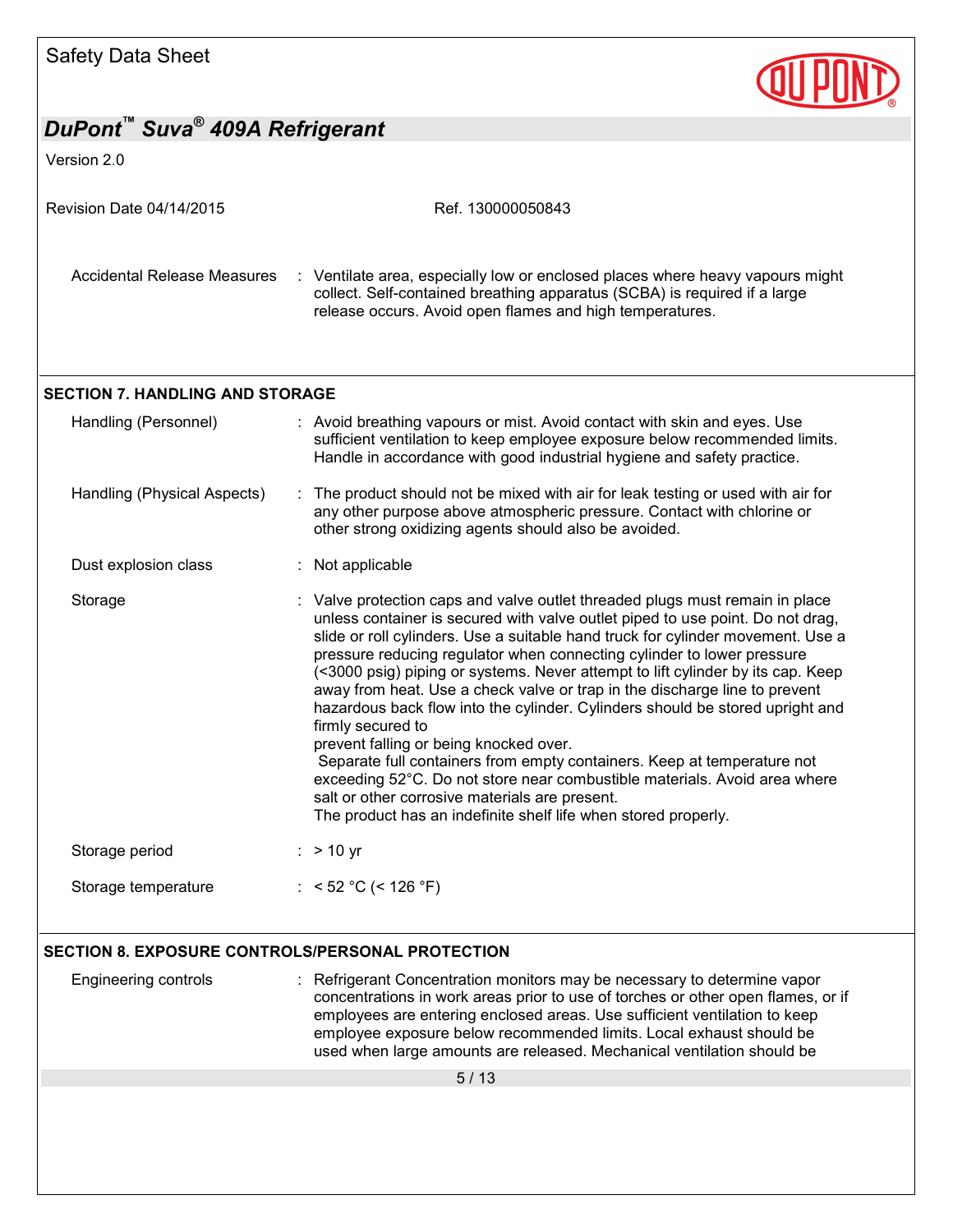

Version 2.0

| Revision Date 04/14/2015<br>Ref. 130000050843              |          |                                                                                                                                                                                                 |                                                                                |  |  |  |
|------------------------------------------------------------|----------|-------------------------------------------------------------------------------------------------------------------------------------------------------------------------------------------------|--------------------------------------------------------------------------------|--|--|--|
|                                                            |          | used in low or enclosed places.                                                                                                                                                                 |                                                                                |  |  |  |
| Personal protective equipment<br>Respiratory protection    |          | when using this product.                                                                                                                                                                        | : Under normal manufacturing conditions, no respiratory protection is required |  |  |  |
| Hand protection                                            |          | : Additional protection: Impervious butyl rubber gloves                                                                                                                                         |                                                                                |  |  |  |
| Eye protection                                             |          | : Wear safety glasses with side shields. Additionally wear a face shield where<br>the possibility exists for face contact due to splashing, spraying or airborne<br>contact with this material. |                                                                                |  |  |  |
| Skin and body protection                                   |          | : Where there is potential for skin contact have available and wear as<br>appropriate impervious gloves, apron, pants, and jacket.                                                              |                                                                                |  |  |  |
| Protective measures                                        |          | : No other specific measures identified.                                                                                                                                                        |                                                                                |  |  |  |
| <b>Exposure Guidelines</b><br><b>Exposure Limit Values</b> |          |                                                                                                                                                                                                 |                                                                                |  |  |  |
| Chlorodifluoromethane<br><b>TLV</b>                        | (ACGIH)  | 1,000 ppm                                                                                                                                                                                       | <b>TWA</b>                                                                     |  |  |  |
| 1-Chloro-1,2,2,2-tetrafluoroethane<br>AEL*                 | (DUPONT) | 1,000 ppm                                                                                                                                                                                       | 8 & 12 hr. TWA                                                                 |  |  |  |
| 1-Chloro-1,1-difluoroethane<br>AEL*                        | (DUPONT) | 1,000 ppm                                                                                                                                                                                       | 8 & 12 hr. TWA                                                                 |  |  |  |

\* AEL is DuPont's Acceptable Exposure Limit. Where governmentally imposed occupational exposure limits which are lower than the AEL are in effect, such limits shall take precedence.

#### **SECTION 9. PHYSICAL AND CHEMICAL PROPERTIES**

| Appearance     |                     |
|----------------|---------------------|
| Physical state | : gaseous           |
| Form           | : Liquefied gas     |
| Color          | : clear, colourless |
|                |                     |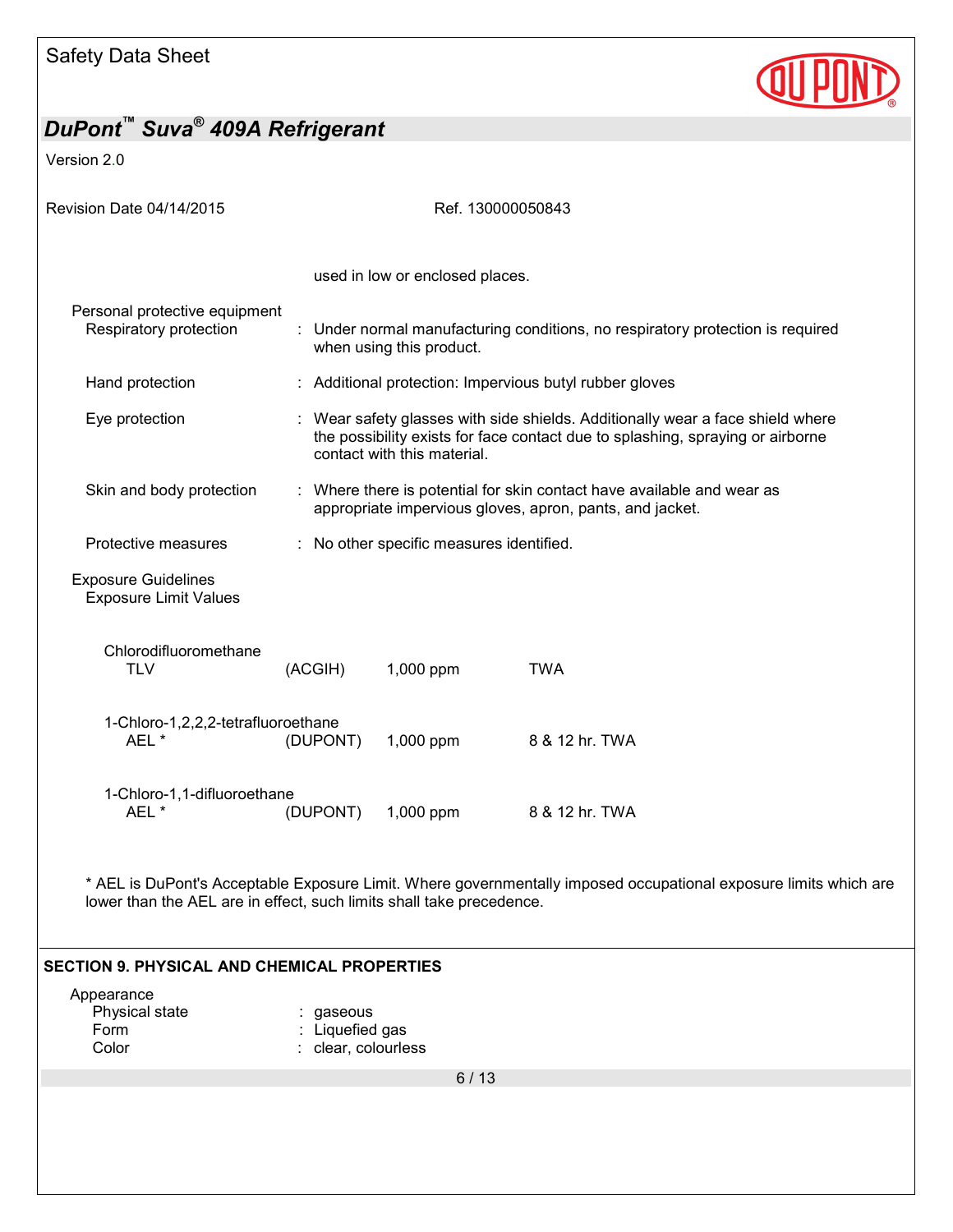

Version 2.0

Ref. 130000050843

| Odor                                       |                      | slight, ether-like                        |
|--------------------------------------------|----------------------|-------------------------------------------|
| Odor threshold                             |                      | No applicable data available.             |
| рH                                         | ÷.                   | No applicable data available.             |
| Melting point/range                        | t.                   | No applicable data available.             |
| Boiling point/boiling range                |                      | : Boiling point<br>$-34.4 °C$ (-29.9 °F)  |
| Flash point                                | ÷                    | does not flash                            |
| Evaporation rate                           | ÷                    | No applicable data available.             |
| Flammability (solid, gas)                  | ÷                    | Not applicable                            |
| Upper explosion limit                      | t.                   | Method: None per ASTM E681                |
| Lower explosion limit                      | ÷                    | Method: None per ASTM E681                |
| Vapor pressure                             |                      | : 8,021.1 hPa at 25 °C (77 °F)            |
| Vapor density                              |                      | 3.4 at 25°C (77°F) and 1013 hPa (Air=1.0) |
| Specific gravity (Relative<br>density)     | ÷.                   | 1.22 at 25 °C (77 °F)                     |
| Water solubility                           |                      | : not determined                          |
| Solubility(ies)                            |                      | No applicable data available.             |
| Partition coefficient: n-<br>octanol/water | ÷.                   | No applicable data available.             |
| Auto-ignition temperature                  | ÷                    | No applicable data available.             |
| Decomposition temperature                  | ÷.                   | No applicable data available.             |
| Viscosity, kinematic                       | t.                   | No applicable data available.             |
| Viscosity                                  | $\ddot{\phantom{a}}$ | No applicable data available.             |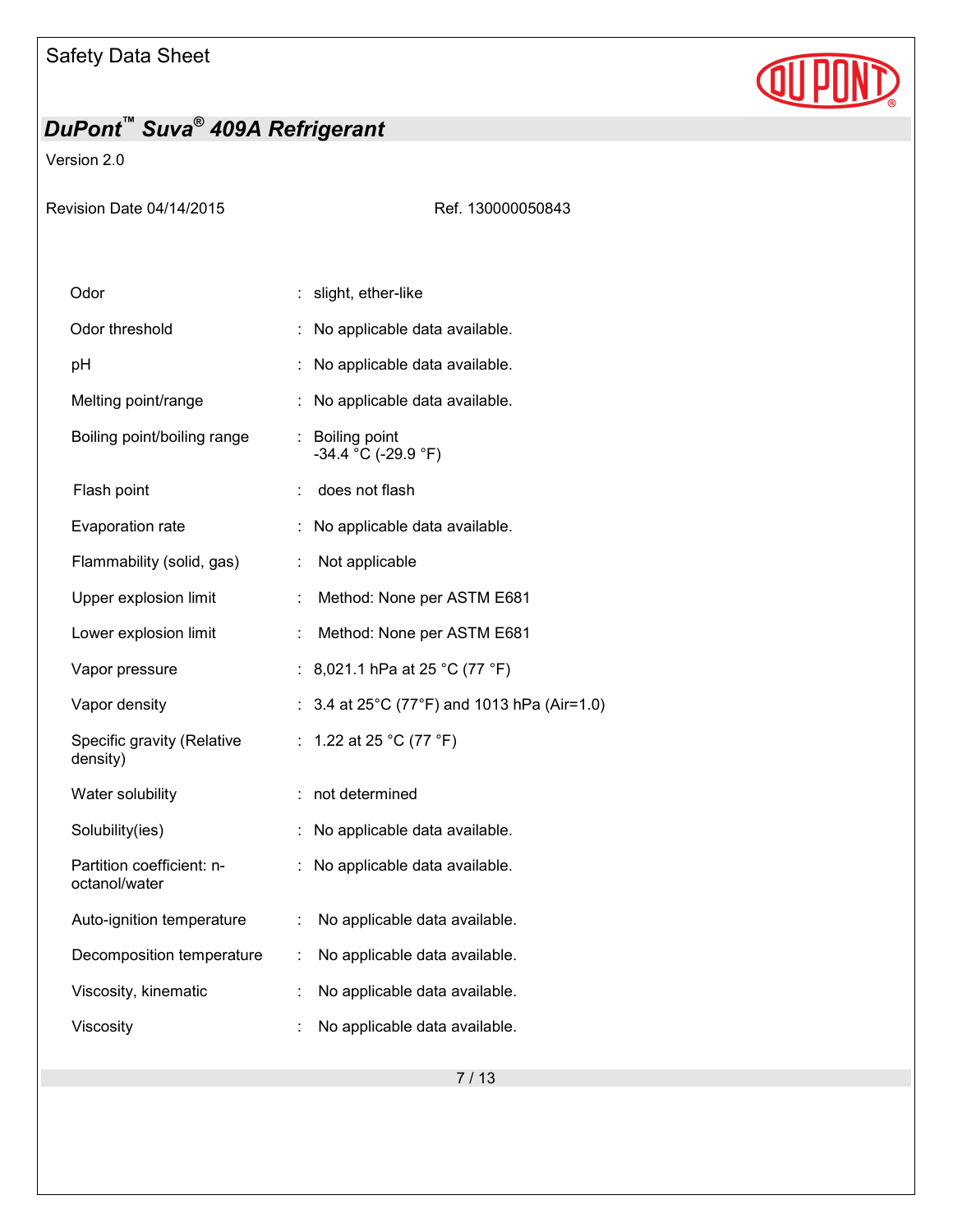| <b>Safety Data Sheet</b> |  |  |
|--------------------------|--|--|
|--------------------------|--|--|



## *DuPont™ Suva® 409A Refrigerant*  Version 2.0 Revision Date 04/14/2015 Ref. 130000050843 8 / 13 % Volatile : 100 % **SECTION 10. STABILITY AND REACTIVITY**  Reactivity **Stable at normal ambient temperature and pressure.** Stable at normal ambient temperature and pressure. Chemical stability  $\cdot$  The product is chemically stable. Stable at normal temperatures and storage conditions. Possibility of hazardous reactions : Polymerization will not occur. Conditions to avoid **interpretent in the Conditions** to avoid  $\blacksquare$  : Avoid open flames and high temperatures. Incompatible materials : Alkali metals Alkaline earth metals, Powdered metals, strong oxidizers Hazardous decomposition products : Decomposition products are hazardous., This material can be decomposed by high temperatures (open flames, glowing metal surfaces, etc.) forming hydrochloric and hydrofluoric acids, and possibly carbonyl halides., These materials are toxic and irritating., Avoid contact with decomposition products **SECTION 11. TOXICOLOGICAL INFORMATION**  Chlorodifluoromethane (HCFC-22)  $\therefore$  > 150000 ppm, Mouse Inhalation Low Observed Adverse Effect Concentration (LOAEC) : 50000 ppm , Dog Cardiac sensitization Inhalation No Observed Adverse Effect Concentration<br>Skin irritation : 25000 ppm , Dog Cardiac sensitization  $S<sub>1</sub>$  Not expected to cause skin irritation based on expert review of the properties of the substance. Eye irritation : Not expected to cause eye irritation based on expert review of the properties of the substance. Skin sensitization : Not expected to cause sensitization based on expert review of the properties of the substance. Repeated dose toxicity : Inhalation Mouse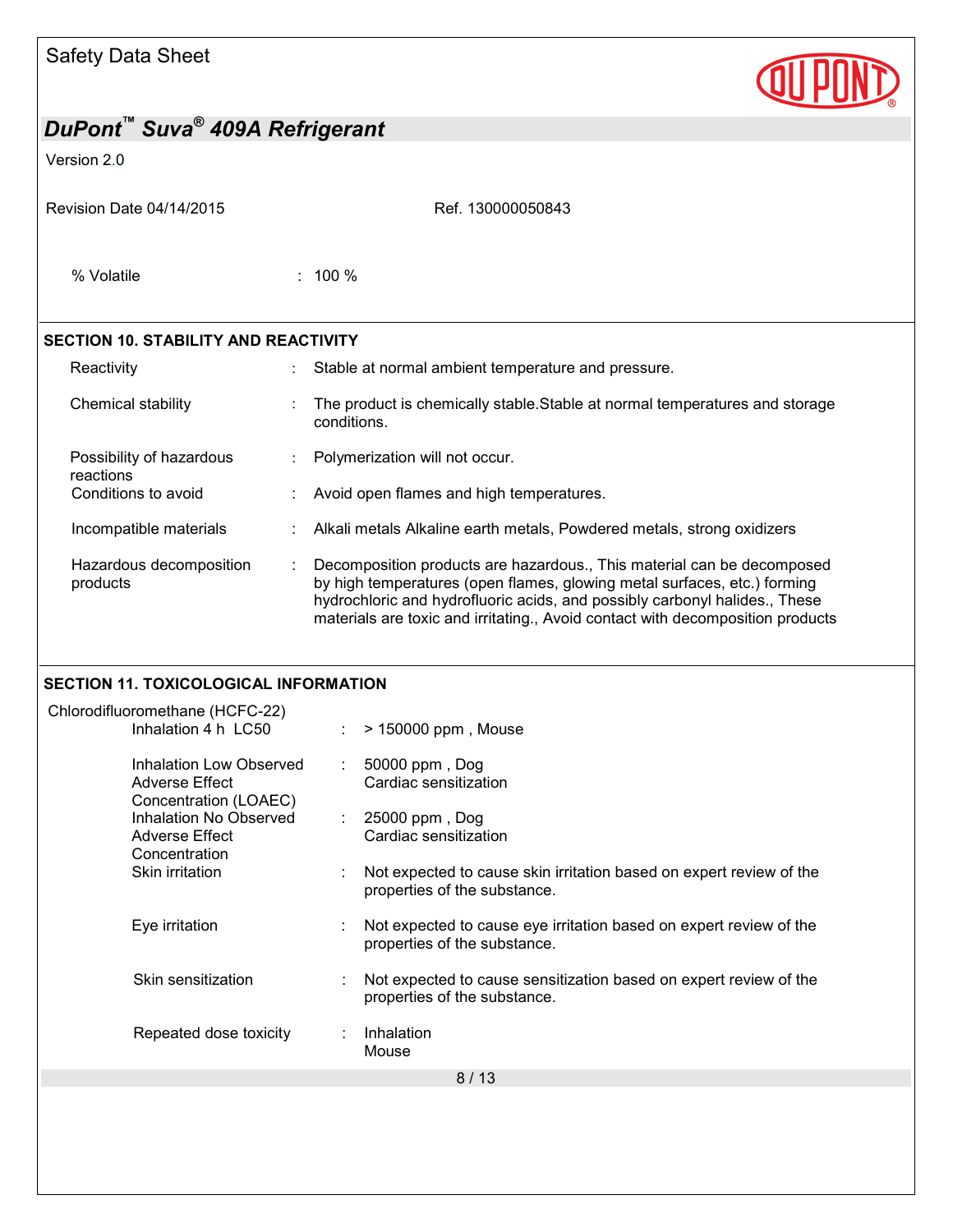

Version 2.0

| Revision Date 04/14/2015                                                                                                                                                | Ref. 130000050843                                                                                                                                                                         |
|-------------------------------------------------------------------------------------------------------------------------------------------------------------------------|-------------------------------------------------------------------------------------------------------------------------------------------------------------------------------------------|
|                                                                                                                                                                         |                                                                                                                                                                                           |
|                                                                                                                                                                         | gas<br>No toxicologically significant effects were found.                                                                                                                                 |
| Carcinogenicity                                                                                                                                                         | Not classifiable as a human carcinogen.<br>Overall weight of evidence indicates that the substance is not<br>carcinogenic.                                                                |
| Mutagenicity                                                                                                                                                            | Animal testing did not show any mutagenic effects.<br>Experiments showed mutagenic effects in cultured bacterial cells.                                                                   |
| Reproductive toxicity                                                                                                                                                   | No toxicity to reproduction                                                                                                                                                               |
| Teratogenicity                                                                                                                                                          | Animal testing showed effects on embryo-fetal development at levels<br>equal to or above those causing maternal toxicity.                                                                 |
| Further information                                                                                                                                                     | Cardiac sensitisation threshold limit : 175000 mg/m3                                                                                                                                      |
| 1-Chloro-1,2,2,2-tetrafluoroethane (HCFC-124)<br>Inhalation 4 h LC50                                                                                                    | > 230000 ppm, Rat<br>Anaesthetic effects<br>Central nervous system effects                                                                                                                |
| <b>Inhalation Low Observed</b><br><b>Adverse Effect</b><br>Concentration (LOAEC)<br>Inhalation No Observed<br><b>Adverse Effect</b><br>Concentration<br>Skin irritation | 25000 ppm, Dog<br>Cardiac sensitization<br>10000 ppm, Dog<br>Cardiac sensitization<br>Not expected to cause skin irritation based on expert review of the<br>properties of the substance. |
| Eye irritation                                                                                                                                                          | Not expected to cause eye irritation based on expert review of the<br>properties of the substance.                                                                                        |
| Skin sensitization                                                                                                                                                      | Not expected to cause sensitization based on expert review of the<br>properties of the substance.                                                                                         |
|                                                                                                                                                                         | Does not cause respiratory sensitisation.,<br>There are no reports of human respiratory sensitization.                                                                                    |
| Repeated dose toxicity                                                                                                                                                  | Inhalation<br>multiple species                                                                                                                                                            |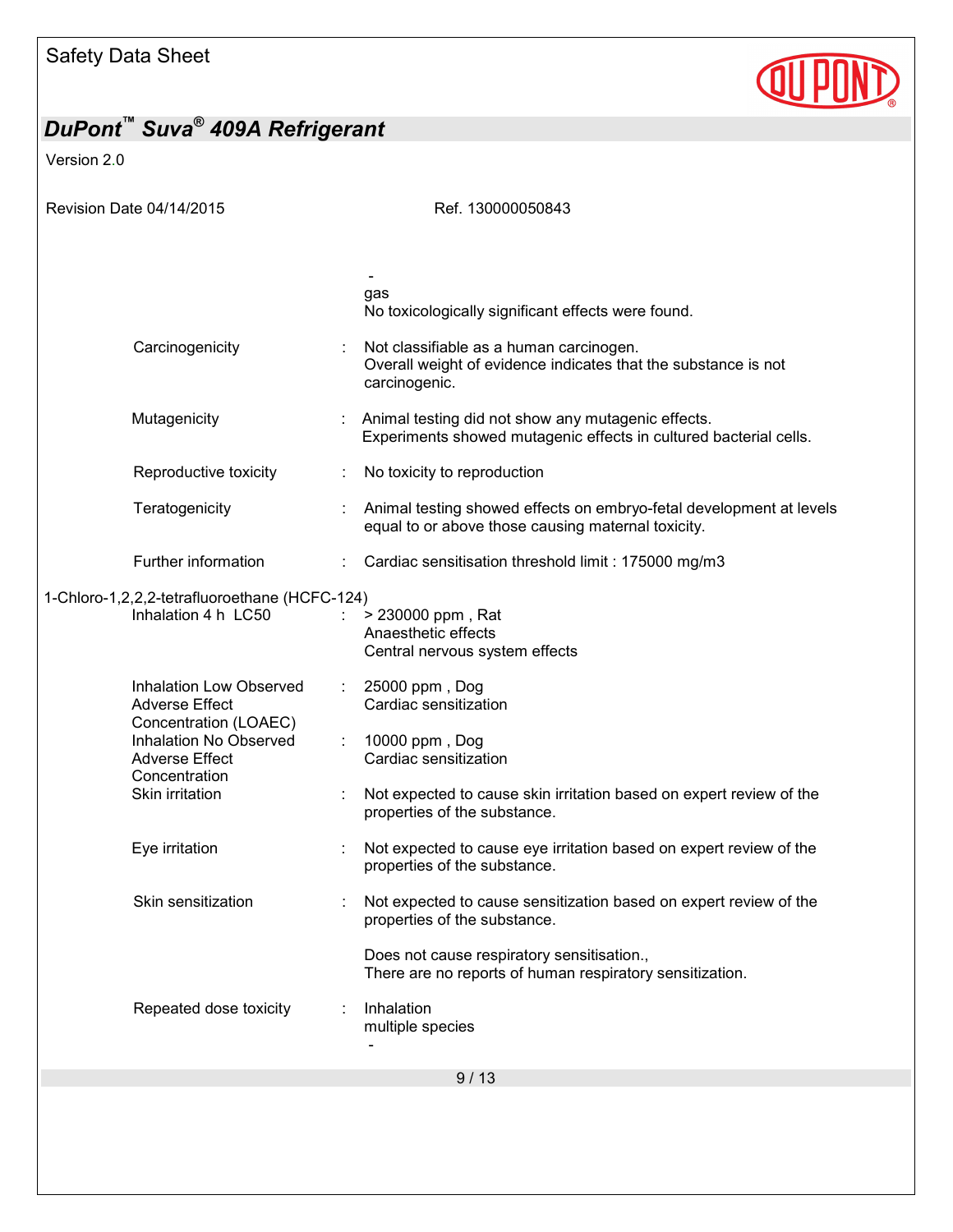

Version 2.0

| Revision Date 04/14/2015                                                                                                                                                       | Ref. 130000050843                                                                                                                                                                                                                                                      |
|--------------------------------------------------------------------------------------------------------------------------------------------------------------------------------|------------------------------------------------------------------------------------------------------------------------------------------------------------------------------------------------------------------------------------------------------------------------|
|                                                                                                                                                                                |                                                                                                                                                                                                                                                                        |
|                                                                                                                                                                                | No toxicologically significant effects were found.                                                                                                                                                                                                                     |
| Carcinogenicity                                                                                                                                                                | Not classifiable as a human carcinogen.                                                                                                                                                                                                                                |
| Mutagenicity                                                                                                                                                                   | Tests on bacterial or mammalian cell cultures did not show mutagenic<br>effects.<br>Animal testing did not show any mutagenic effects.                                                                                                                                 |
| Teratogenicity                                                                                                                                                                 | Animal testing showed no developmental toxicity.                                                                                                                                                                                                                       |
| Further information                                                                                                                                                            | Cardiac sensitisation threshold limit : 140000 mg/m3                                                                                                                                                                                                                   |
| 1-Chloro-1,1-difluoroethane (HCFC-142b)<br>Inhalation 4 h LC50                                                                                                                 | > 400000 ppm, Rat<br>Target Organs: Central nervous system<br>narcosis<br>Lethargy<br>Laboured breathing<br>lung effects<br>Kidney effects                                                                                                                             |
| <b>Inhalation Low Observed</b><br><b>Adverse Effect</b><br>Concentration (LOAEC)<br>Inhalation No Observed<br><b>Adverse Effect</b><br>Concentration<br>Repeated dose toxicity | 50000 ppm, Dog<br>Cardiac sensitization<br>25000 ppm, Dog<br>Cardiac sensitization<br>Inhalation<br>multiple species<br>No toxicologically significant effects were found.                                                                                             |
| Carcinogenicity                                                                                                                                                                | Not classifiable as a human carcinogen.                                                                                                                                                                                                                                |
| Mutagenicity                                                                                                                                                                   | Animal testing did not show any mutagenic effects.<br>Genetic damage in cultured mammalian cells was observed in some<br>laboratory tests but not in others.<br>Genetic damage in cultured bacterial cells was observed in some<br>laboratory tests but not in others. |
| Teratogenicity                                                                                                                                                                 | Animal testing showed no developmental toxicity.                                                                                                                                                                                                                       |
| Further information                                                                                                                                                            | Cardiac sensitisation threshold limit : 205000 mg/m3                                                                                                                                                                                                                   |
|                                                                                                                                                                                | 10/13                                                                                                                                                                                                                                                                  |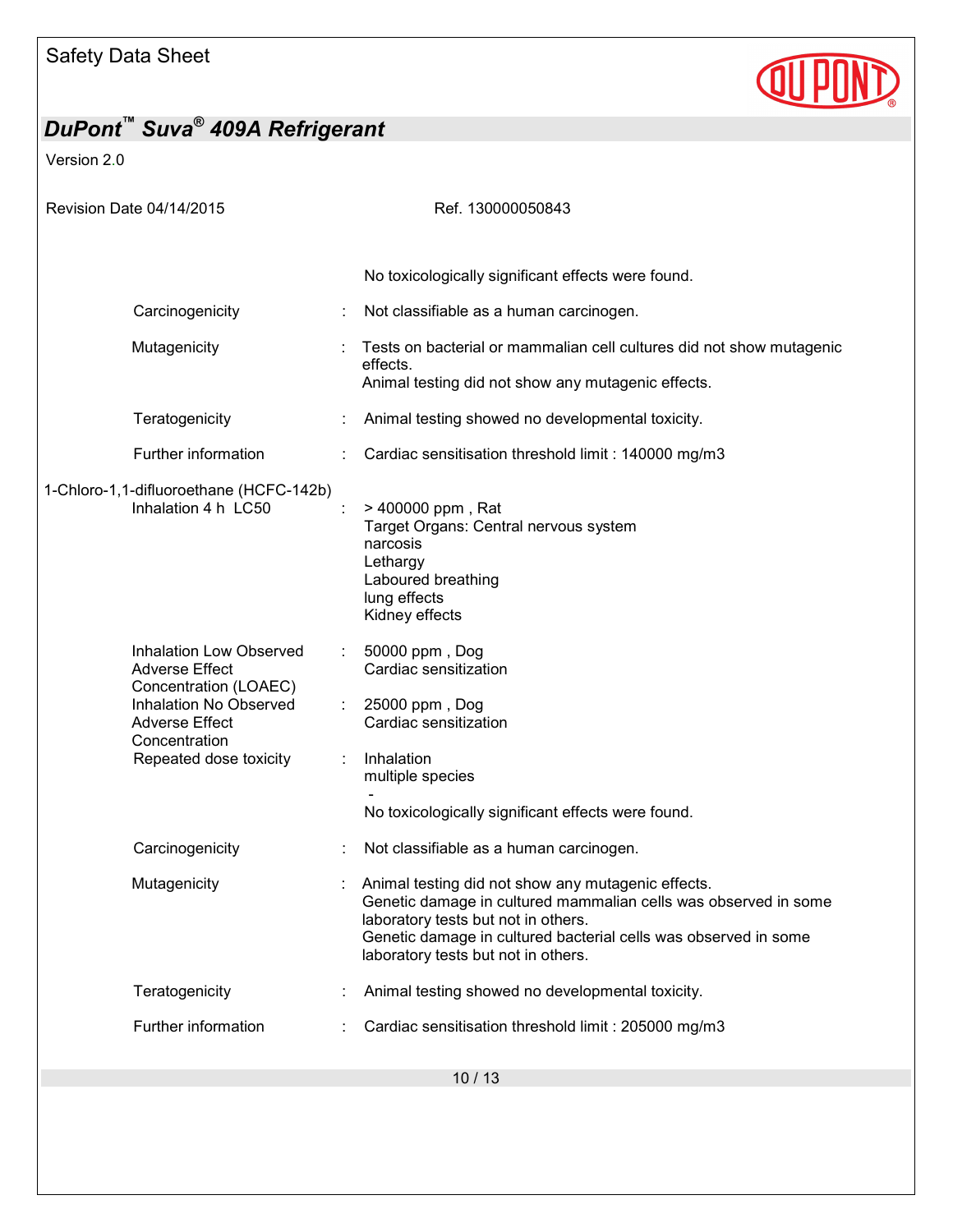

Version 2.0

| Revision Date 04/14/2015                                                | Ref. 130000050843                                                                                                                                                                                                                                                                                                                                                                                                     |  |  |
|-------------------------------------------------------------------------|-----------------------------------------------------------------------------------------------------------------------------------------------------------------------------------------------------------------------------------------------------------------------------------------------------------------------------------------------------------------------------------------------------------------------|--|--|
|                                                                         |                                                                                                                                                                                                                                                                                                                                                                                                                       |  |  |
|                                                                         |                                                                                                                                                                                                                                                                                                                                                                                                                       |  |  |
| Carcinogenicity                                                         | The carcinogenicity classifications for this product and/or its ingredients have been determined according<br>to HazCom 2012, Appendix A.6. The classifications may differ from those listed in the National Toxicology<br>Program (NTP) Report on Carcinogens (latest edition) or those found to be a potential carcinogen in the<br>International Agency for Research on Cancer (IARC) Monographs (latest edition). |  |  |
| by IARC, NTP, or OSHA, as a carcinogen.                                 | None of the components present in this material at concentrations equal to or greater than 0.1% are listed                                                                                                                                                                                                                                                                                                            |  |  |
| <b>SECTION 12. ECOLOGICAL INFORMATION</b>                               |                                                                                                                                                                                                                                                                                                                                                                                                                       |  |  |
| <b>Aquatic Toxicity</b><br>Chlorodifluoromethane (HCFC-22)<br>96 h LC50 | Zebra fish 777 mg/l                                                                                                                                                                                                                                                                                                                                                                                                   |  |  |
| 96 h EC50                                                               | Algae 250 mg/l                                                                                                                                                                                                                                                                                                                                                                                                        |  |  |
| 48 h EC50                                                               | Daphnia magna (Water flea) 433 mg/l                                                                                                                                                                                                                                                                                                                                                                                   |  |  |
| 1-Chloro-1,1-difluoroethane (HCFC-142b)<br>96 h LC50                    | Oncorhynchus mykiss (rainbow trout) 36 mg/l                                                                                                                                                                                                                                                                                                                                                                           |  |  |
| 48 h EC50                                                               | Daphnia magna (Water flea) > 190 mg/l                                                                                                                                                                                                                                                                                                                                                                                 |  |  |
| <b>Environmental Fate</b>                                               |                                                                                                                                                                                                                                                                                                                                                                                                                       |  |  |
| Chlorodifluoromethane (HCFC-22)<br>Biodegradability                     | According to the results of tests of biodegradability this product is not<br>readily biodegradable.                                                                                                                                                                                                                                                                                                                   |  |  |
| 1-Chloro-1,1-difluoroethane (HCFC-142b)<br>Biodegradability             | Not readily biodegradable                                                                                                                                                                                                                                                                                                                                                                                             |  |  |
| Bioaccumulation                                                         | Bioaccumulation is unlikely.                                                                                                                                                                                                                                                                                                                                                                                          |  |  |
|                                                                         |                                                                                                                                                                                                                                                                                                                                                                                                                       |  |  |
| <b>SECTION 13. DISPOSAL CONSIDERATIONS</b>                              |                                                                                                                                                                                                                                                                                                                                                                                                                       |  |  |
| Waste disposal methods -<br>Product                                     | : Can be used after re-conditioning. Recover by distillation or remove to a<br>permitted waste disposal facility. Comply with applicable Federal,                                                                                                                                                                                                                                                                     |  |  |
|                                                                         | 11/13                                                                                                                                                                                                                                                                                                                                                                                                                 |  |  |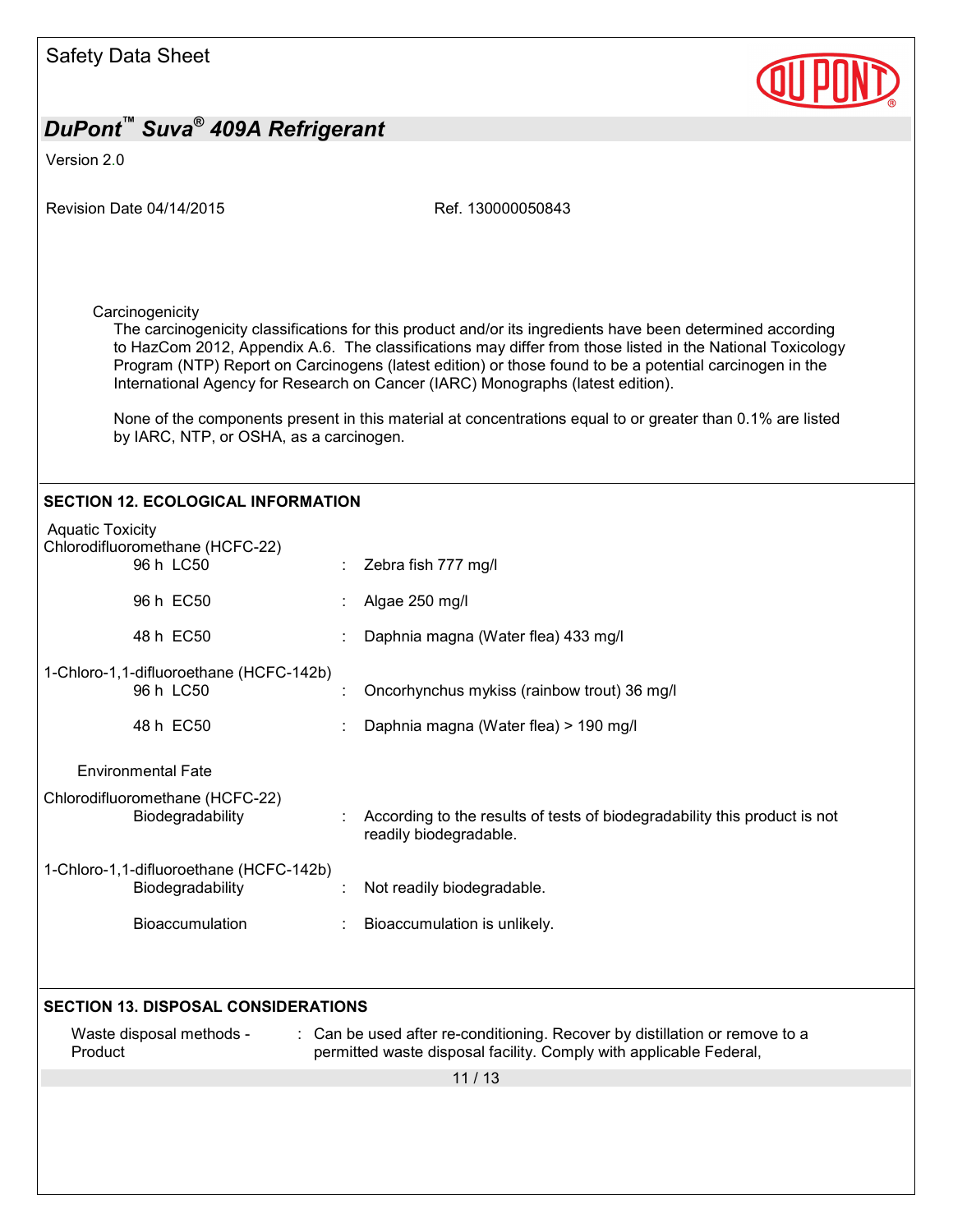

| DuPont™ Suva <sup>®</sup> 409A Refrigerant                                                                                                                                                                                                        |                                                             |                                                                                                                                                                                                                                                                                   |  |  |
|---------------------------------------------------------------------------------------------------------------------------------------------------------------------------------------------------------------------------------------------------|-------------------------------------------------------------|-----------------------------------------------------------------------------------------------------------------------------------------------------------------------------------------------------------------------------------------------------------------------------------|--|--|
| Version 2.0                                                                                                                                                                                                                                       |                                                             |                                                                                                                                                                                                                                                                                   |  |  |
| Revision Date 04/14/2015                                                                                                                                                                                                                          |                                                             | Ref. 130000050843                                                                                                                                                                                                                                                                 |  |  |
|                                                                                                                                                                                                                                                   |                                                             | State/Provincial and Local Regulations.                                                                                                                                                                                                                                           |  |  |
| Contaminated packaging                                                                                                                                                                                                                            |                                                             | : Empty pressure vessels should be returned to the supplier.                                                                                                                                                                                                                      |  |  |
|                                                                                                                                                                                                                                                   | <b>SECTION 14. TRANSPORT INFORMATION</b>                    |                                                                                                                                                                                                                                                                                   |  |  |
| <b>DOT</b>                                                                                                                                                                                                                                        | UN number                                                   | : 3163                                                                                                                                                                                                                                                                            |  |  |
|                                                                                                                                                                                                                                                   | Proper shipping name<br>Class<br>Labelling No.              | : Liquefied gas, n.o.s. (Chlorodifluoromethane, 2-Chloro-<br>1,1,1,2-Tetrafluoroethane)<br>$\therefore$ 2.2<br>: 2.2                                                                                                                                                              |  |  |
| IATA_C                                                                                                                                                                                                                                            | UN number                                                   | : 3163                                                                                                                                                                                                                                                                            |  |  |
|                                                                                                                                                                                                                                                   | Proper shipping name<br>Class<br>Labelling No.              | : Liquefied gas, n.o.s. (Chlorodifluoromethane, 2-Chloro-<br>1,1,1,2-Tetrafluoroethane)<br>: 2.2<br>: 2.2                                                                                                                                                                         |  |  |
| <b>IMDG</b>                                                                                                                                                                                                                                       | UN number<br>Proper shipping name<br>Class<br>Labelling No. | : 3163<br>: LIQUEFIED GAS, N.O.S. (Chlorodifluoromethane, 2-<br>Chloro-1,1,1,2-Tetrafluoroethane)<br>$\therefore$ 2.2<br>: 2.2                                                                                                                                                    |  |  |
|                                                                                                                                                                                                                                                   | <b>SECTION 15. REGULATORY INFORMATION</b>                   |                                                                                                                                                                                                                                                                                   |  |  |
| : 1-Chloro-1,2,2,2-tetrafluoroethane, Chlorodifluoromethane, 1-Chloro-1,1-<br>SARA 313 Regulated<br>Chemical(s)<br>difluoroethane                                                                                                                 |                                                             |                                                                                                                                                                                                                                                                                   |  |  |
| PA Right to Know<br>Substances on the Pennsylvania Hazardous Substances List present at a<br>Regulated Chemical(s)<br>concentration of 1% or more (0.01% for Special Hazardous Substances):<br>Chlorodifluoromethane, 1-Chloro-1,1-difluoroethane |                                                             |                                                                                                                                                                                                                                                                                   |  |  |
| NJ Right to Know                                                                                                                                                                                                                                  | Regulated Chemical(s)                                       | Substances on the New Jersey Workplace Hazardous Substance List present<br>at a concentration of 1% or more (0.1% for substances identified as<br>carcinogens, mutagens or teratogens): 1-Chloro-1,2,2,2-tetrafluoroethane,<br>Chlorodifluoromethane, 1-Chloro-1,1-difluoroethane |  |  |
|                                                                                                                                                                                                                                                   |                                                             | 12/13                                                                                                                                                                                                                                                                             |  |  |
|                                                                                                                                                                                                                                                   |                                                             |                                                                                                                                                                                                                                                                                   |  |  |